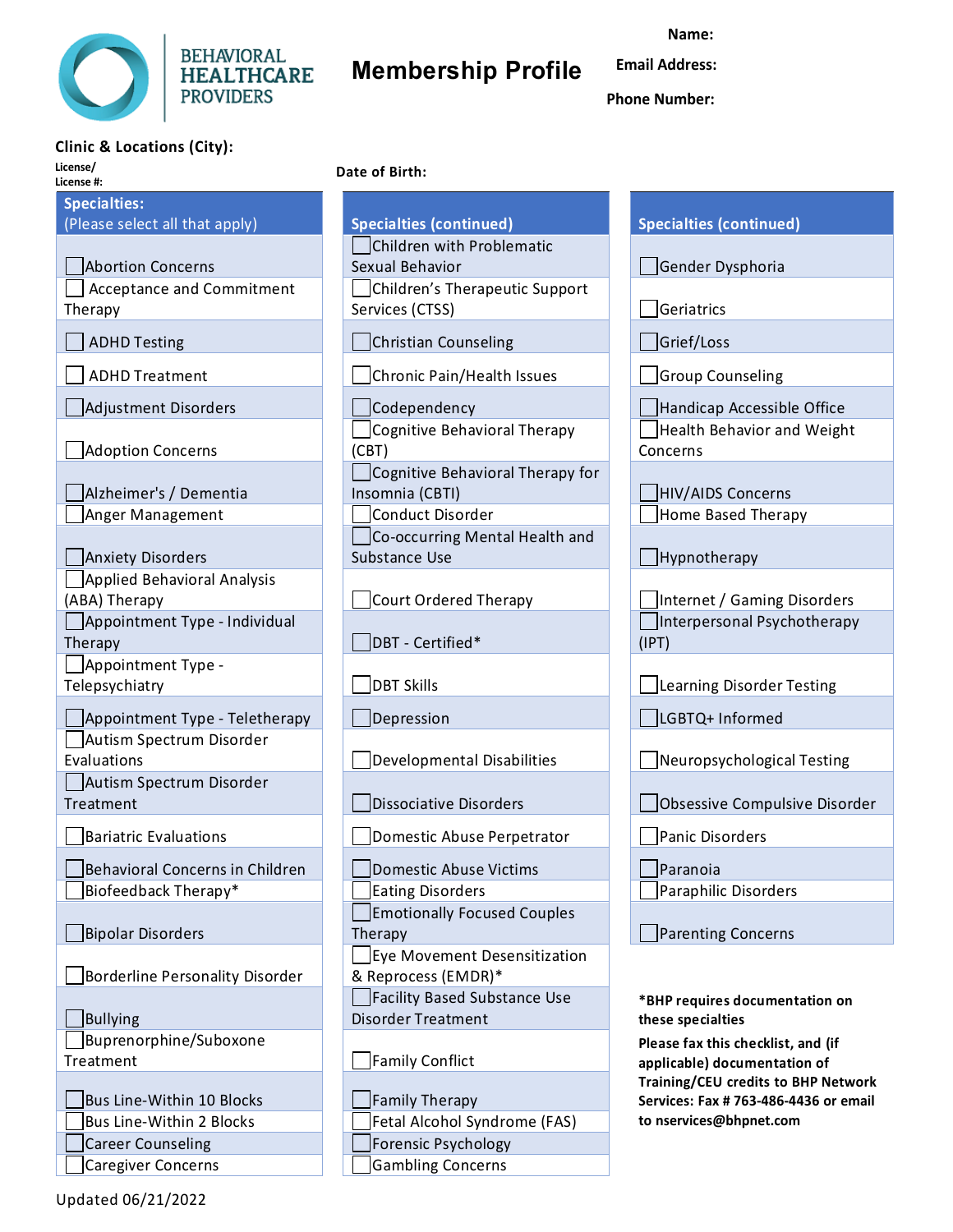

## **Membership Profile**

| <b>Specialties (continued)</b>     |
|------------------------------------|
|                                    |
| Personality Testing                |
| Phobias                            |
| Play Therapy                       |
| Post-Traumatic Stress Disorder     |
| (PTSD)                             |
| Psychological Testing              |
| Reactive Attachment Disorder       |
| Relationship Therapy               |
| Reproductive Concerns              |
|                                    |
| Schizophrenia                      |
| Seasonal Affective Disorder        |
|                                    |
| Self-harm                          |
| Serious and Persistent Mental      |
| Illness (SPMI)                     |
| Sexual Dysfunction                 |
| Sexual Perpetration-Adult          |
| Sexual Trauma                      |
| <b>Single Parent Families</b>      |
| Sleep Disorders                    |
| <b>Sliding Fee</b>                 |
| Step Family Concerns               |
| <b>Stress Reduction</b>            |
| Substance Use                      |
| Concerns/Recovery                  |
| Substance Use Disorder             |
| Assessment*                        |
| Tic Disorders / Trichotillomania   |
| Traumatic Brain Injury             |
| Treatment                          |
| Veterans & Military                |
|                                    |
| Works with Interpreters            |
| <b>Works with Patients Without</b> |
| Insurance                          |
|                                    |

- **Nersonality Testing American Sign Language Phobias Speaks Arabic** Aetha Aetha Aetha Aetha Aetha Aetha Aetha Aetha Aetha Aetha Aetha Aetha Aetha Aetha Aeth **Play Speaks Cambodian** America's PPO
- **Psychological Testing Speaks Chinese** Cigna HP  $\Box$ Speaks Czech Health Partners  $\Box$ Speaks Farsi Hennepin Health (MHP) Reproductive Concernsicution Concerns Speaks French Humana

 $\Box$ Speaks German  $\Box$ Speaks Hindi Medica - UBH

#### $\Box$  Speaks Hmong

| ess (SPMI)                          | Speaks Italian        | Medica  |
|-------------------------------------|-----------------------|---------|
| Sexual Dysfunction                  | Speaks Japanese       | Preferr |
| Sexual Perpetration-Adult           | Speaks Korean         | PrimeV  |
| Sexual Trauma                       | Speaks Mandarin       | SelectO |
| <b>Single Parent Families</b>       | Speaks Oromo          | Self-Pa |
| Sleep Disorders                     | Speaks Polish         | South C |
| Sliding Fee                         | Speaks Russian        | Tricare |
| <b>Step Family Concerns</b>         | Speaks Serbo-Croatian | UCare   |
| <b>Stress Reduction</b>             | Speaks Slavic         | United  |
| $0.1$ and $0.1$ and $0.1$ and $0.1$ |                       |         |

□Speaks Somali Value Options

 $\Box$  Speaks Swahili

 $\Box$ Speaks Thai

 $\Box$ Speaks Ukrainian

 $\Box$ Speaks Urdu

- Speaks Vietnamese
- Speaks Yoruba

#### **Specialties (continued) Languages Insurance**

Active Insurance - Patient Wants to be Self-Pay Speaks Cantonese **Blue Cross Blue Shield** 

LaborCare UnitedHealthcare - UBH

Medical Assistance - MN Medicaid

| Medicare  $\neg$ PreferredOne PrimeWest Health  $\Box$ SelectCare - UBH  $\Box$ Self-Pay  $\Box$  South Country Health Alliance United Healthcare

Assessment Speaks Spanish Wilderness Health ACO

**\*BHP requires documentation on these specialties Please fax this checklist, and (if applicable) documentation of Training/CEU credits to BHP Network Services: Fax # 763-486-4436 or email** to nservices@bhpnet.com